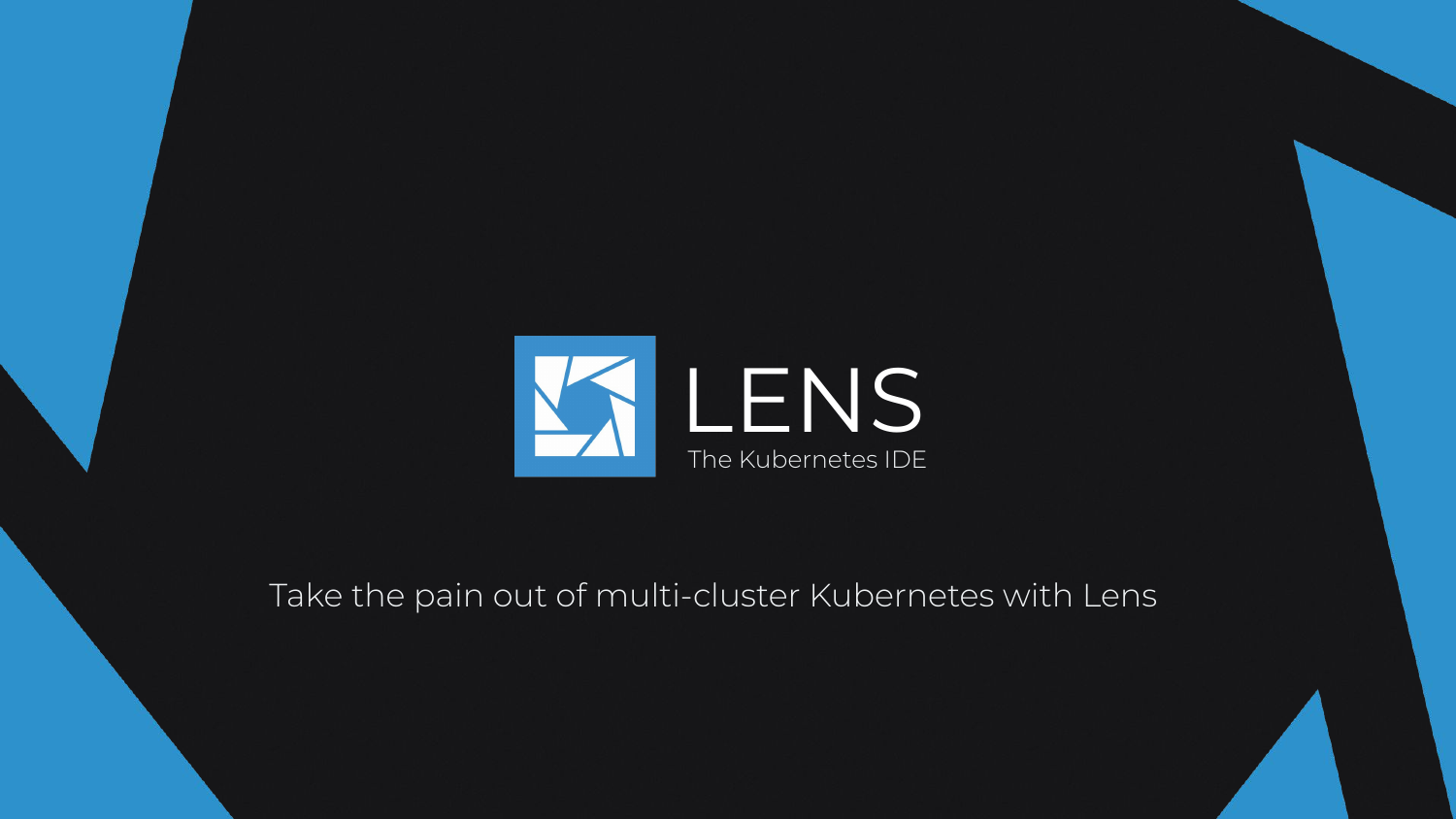#### **About Me**

#### **What do I do?**

- Responsible for developer relations at Mirantis
- Seek out pain points within Kubernetes to help streamline developer and operator initiatives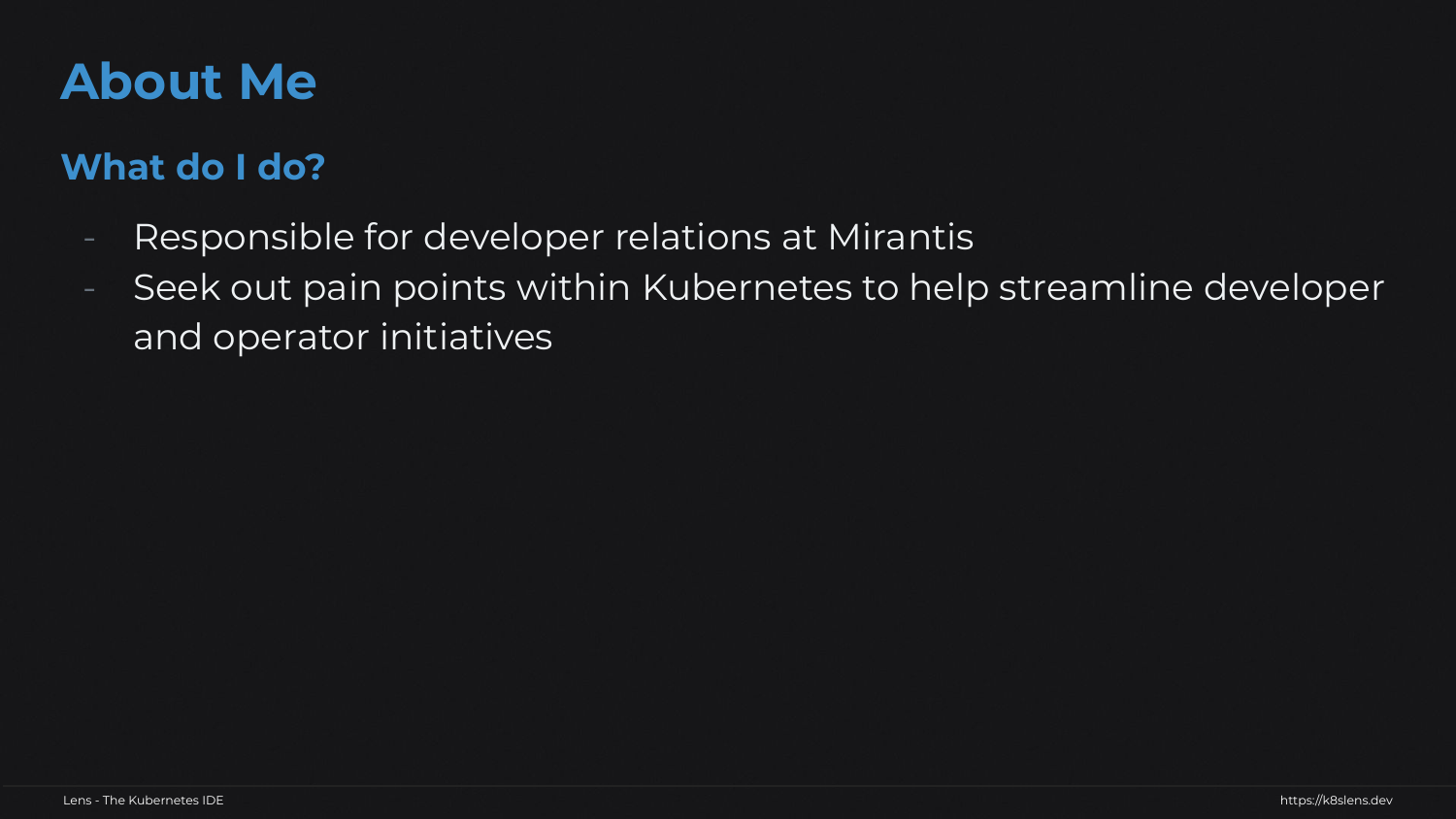# **Kubernetes Challenge**

People & organizations invest in Kubernetes but developers think it is too complicated and adoption is slow

## **You are not seeing the ROI with containers that you should**

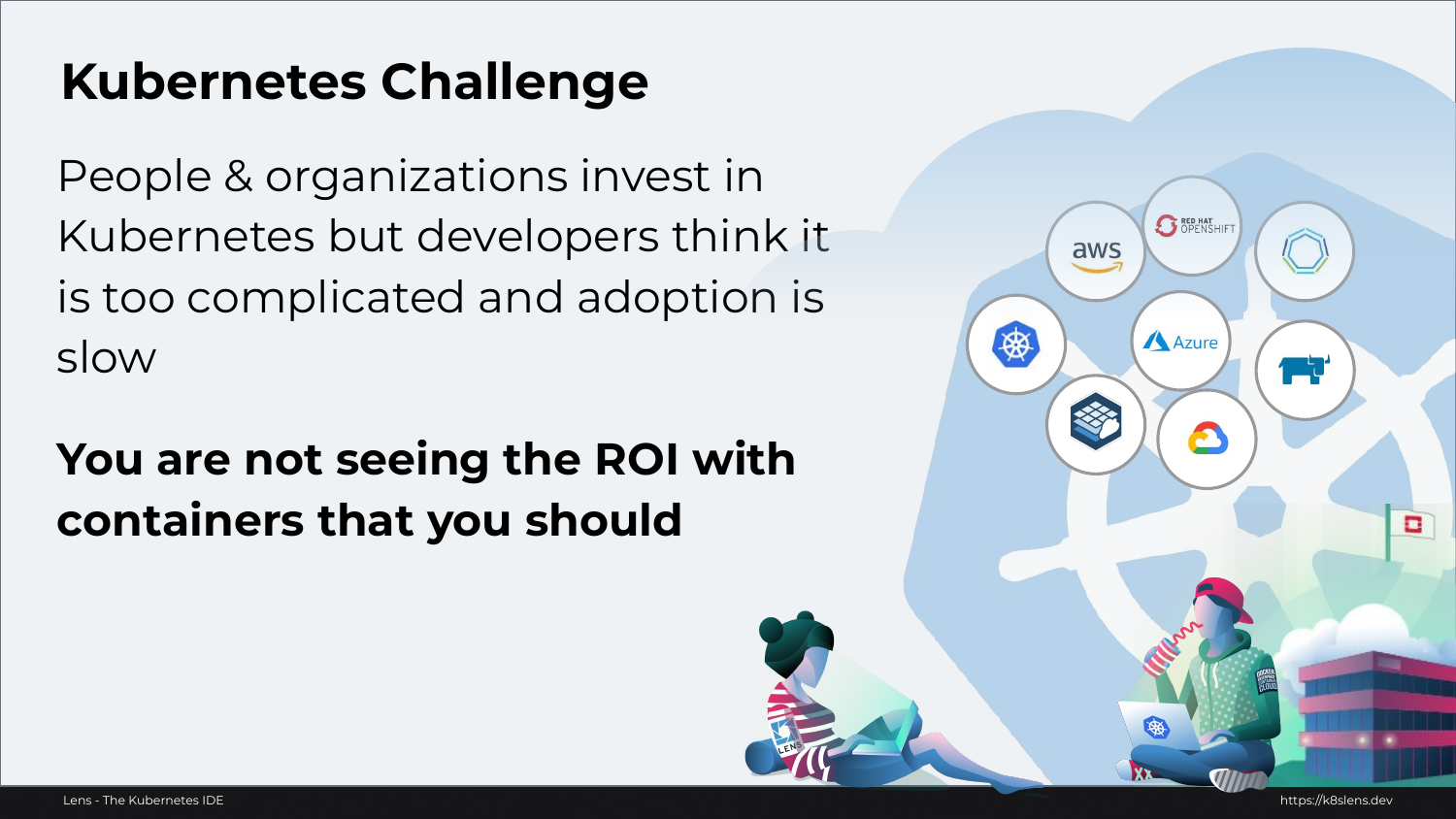## **Hello, Lens!**

Lens is a developer-friendly desktop application for all your kubernetes platforms \*It's 100% Open Source\*

It allows developers to easily onboard and operate their applications in kubernetes **improving productivity and increasing ROI**



**LENS** 

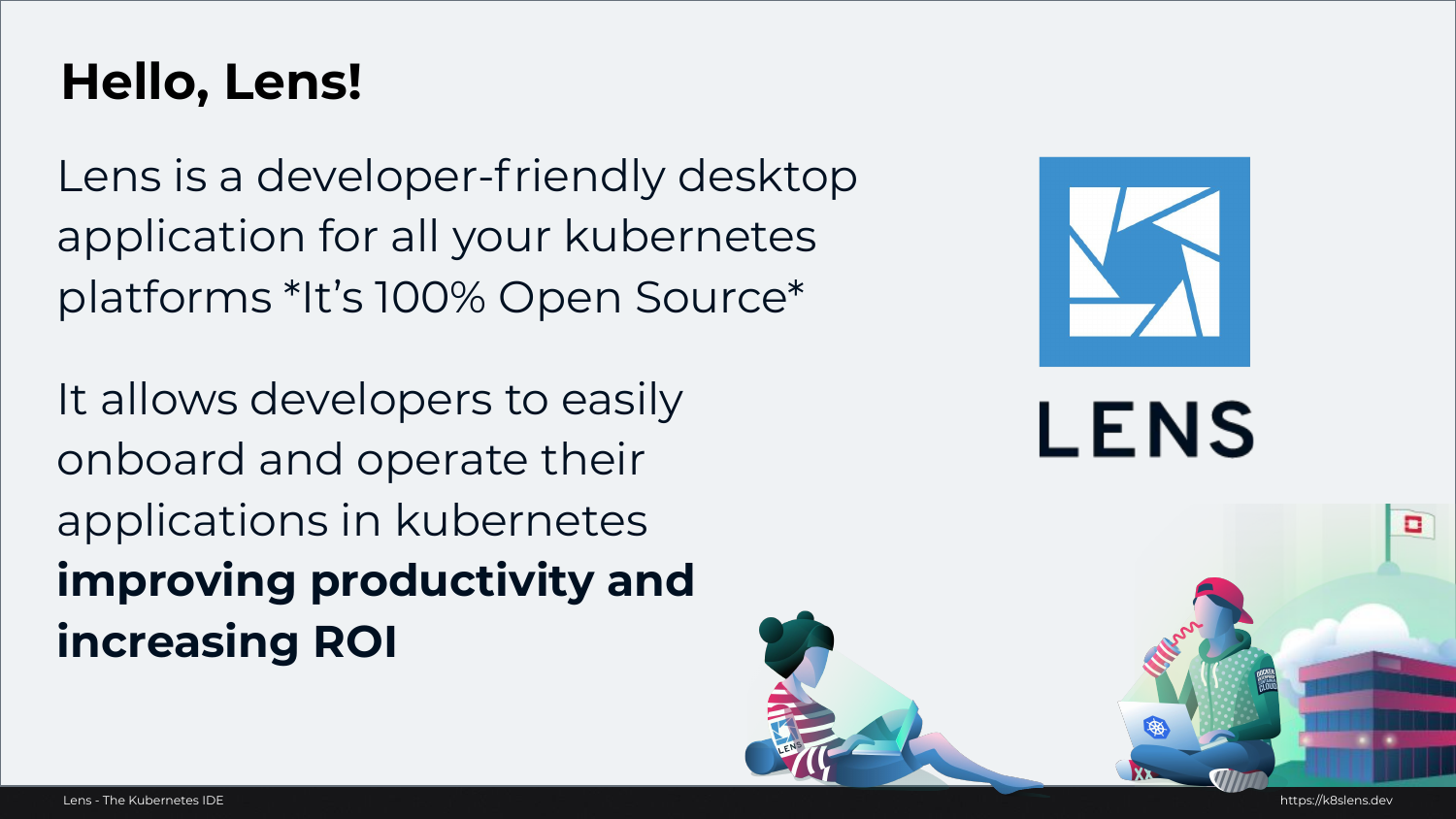#### **The World's Most Popular Kubernetes IDE**

Stats Updated: Nov 18, 2020



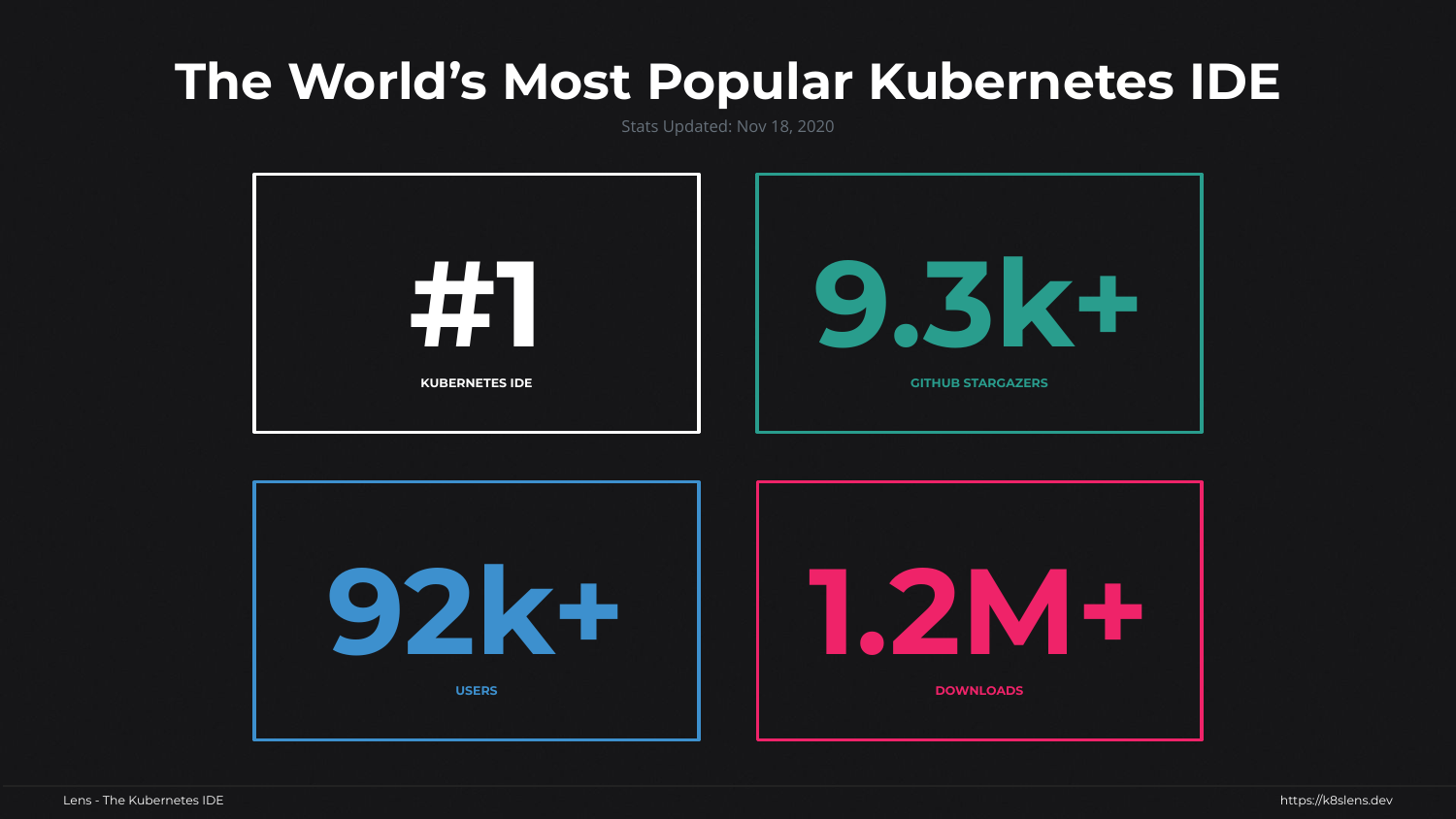## **Lens 4.0 Demo**

In this demo-rich webinar, I will share my tips, tricks and best practices for working with multiple clusters, including:

- **● Multi-Cluster Management**
- **● Context-Aware Terminal**
- **● Deploying Applications with Helm**
- **● Extensions & API**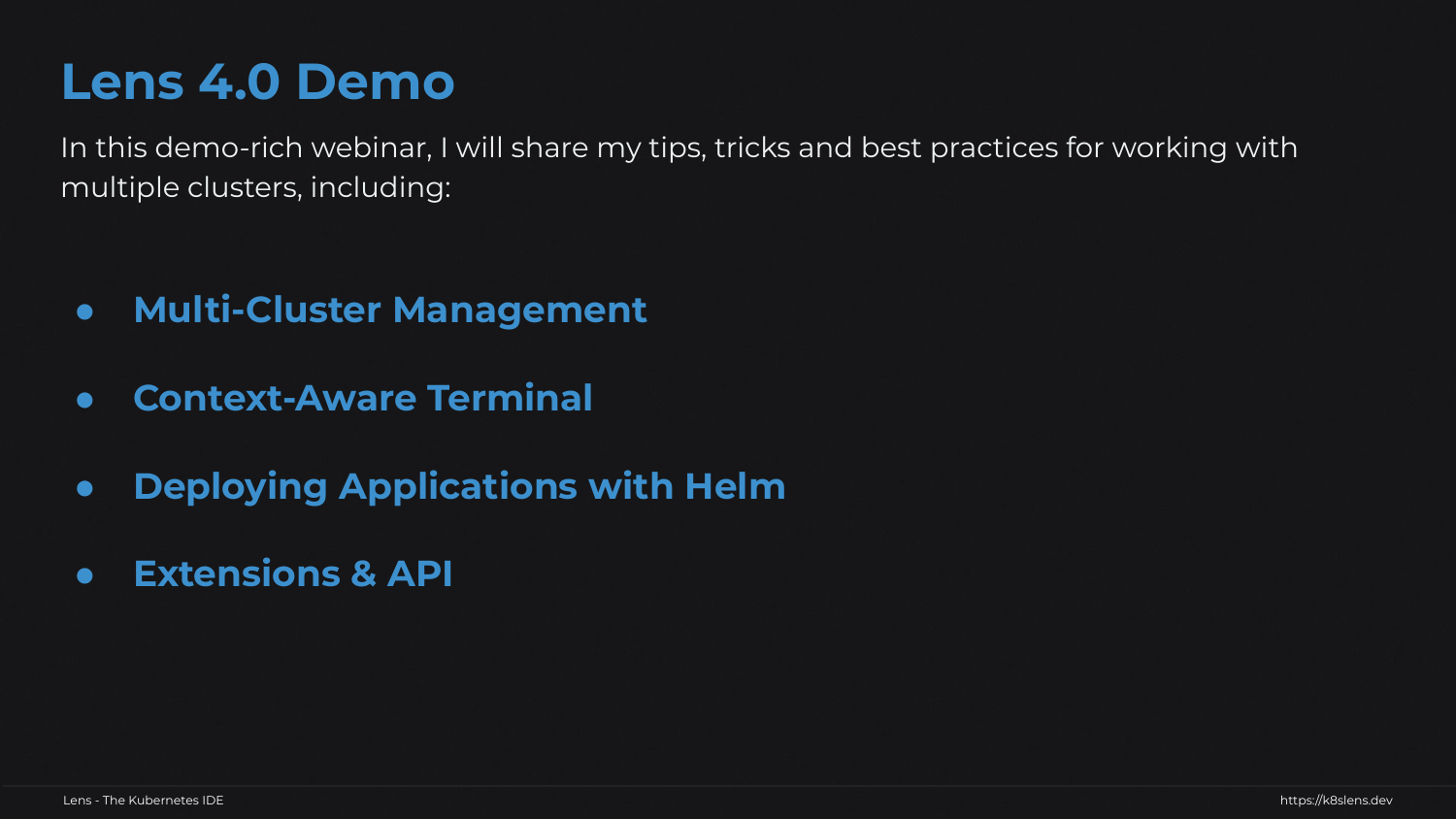# **Lets Jump into the Demo!!!**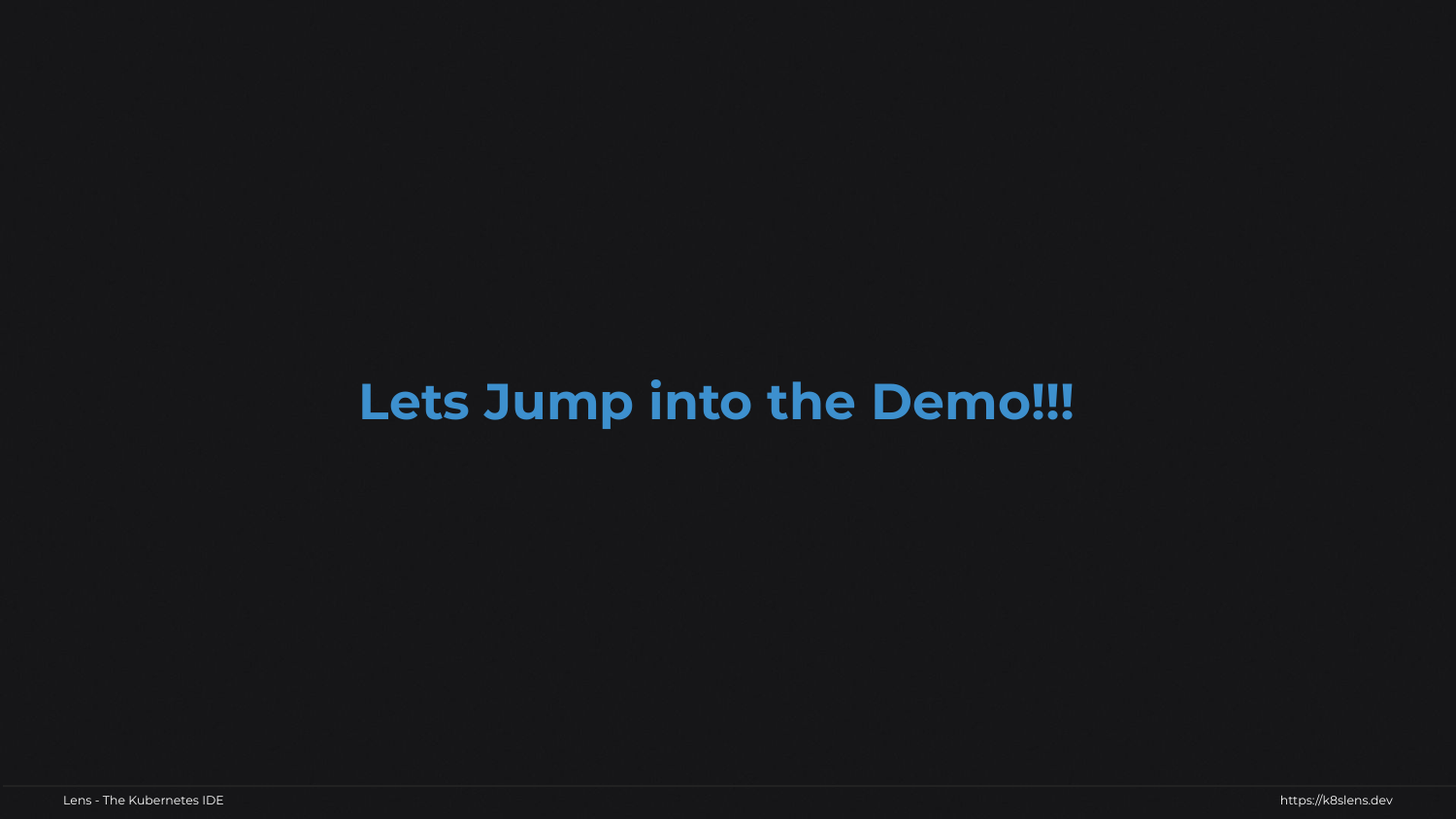## **Questions?**